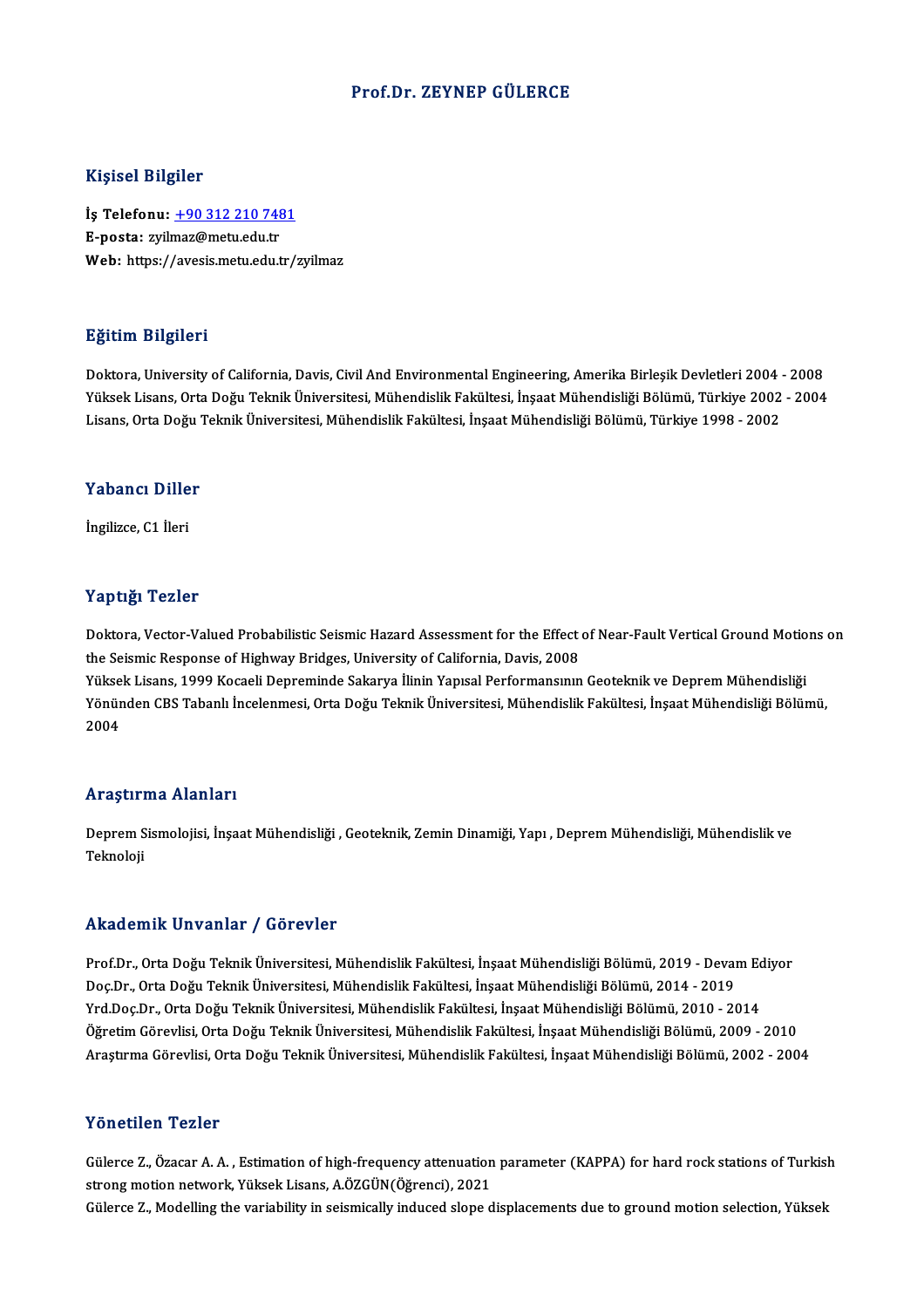Lisans, B.OKAN(Öğrenci), 2019

Lisans, B.OKAN(Öğrenci), 2019<br>Gülerce Z., Logic tree for ground motion characterization of the vertical component: A case study based on updated<br>Turkish ground metion database, Vültsek Lisans, N ACHA(Öğrensi), 2019 Lisans, B.OKAN(Öğrenci), 2019<br>Gülerce Z., Logic tree for ground motion characterization of the vertical co<br>Turkish ground motion database, Yüksek Lisans, N.AGHA(Öğrenci), 2019<br>Sülerse Z., Prebebilistis assessment of the se Gülerce Z., Logic tree for ground motion characterization of the vertical component: A case study based on updat<br>Turkish ground motion database, Yüksek Lisans, N.AGHA(Öğrenci), 2019<br>Gülerce Z., Probabilistic assessment of

Turkish ground motion database, Yüksek Lisans, N.AGHA(Öğrenci), 2019<br>Gülerce Z., Probabilistic assessment of the contribution of geotechnical factors on observed structural damage in<br>Adapazari and Düzce regions, Yüksek Lis

Gülerce Z., Özacar A.A., Fault based probabilistic seismic hazard assessment at different tectonic regimes and data Adapazari and Düzce regions, Yüksek Lisans, B.YILDIZLI(Öğrenci), 2019<br>Gülerce Z., Özacar A. A. , Fault based probabilistic seismic hazard assessment at different tectonic regimes and data<br>sampling conditions: Emphasis on s Gülerce Z., Özacar A. A. , Fault based probabilistic seismic hazard assessment at different tectonic regimes and data<br>sampling conditions: Emphasis on sensitivity of seismic source characterization, Doktora, S.TANVIR(Öğren sampling conditions: Emphasis on sensitivity of seismic source characterization, D<br>Kaymakcı N., Gülerce Z., Comparative analysis of the international regulations and<br>hazard assessment for nuclear facilities, Yüksek Lisans, Kaymakcı N., Gülerce Z., Comparative analysis of the international regulations and guidelines related to the seismic<br>hazard assessment for nuclear facilities. Yüksek Lisans. B.GÜNER(Öğrenci). 2019

hazard assessment for nuclear facilities, Yüksek Lisans,<br>GÜLERCE Z., PROBABILISTIC METHODS FOR ESTIMATII<br>STRUCTURES, Yüksek Lisans, K.BUĞRA(Öğrenci), 2018<br>CÜLERCE Z., Probabilistis seismis bazard assessment fo

GÜLERCE Z., PROBABILISTIC METHODS FOR ESTIMATING THE SEISMIC DEFORMATIONS OF UNDERGROUND<br>STRUCTURES, Yüksek Lisans, K.BUĞRA(Öğrenci), 2018<br>GÜLERCE Z., Probabilistic seismic hazard assessment for east anatolian fault zone u STRUCTURES, Yüksek Lisans, K.BUĞl<br>GÜLERCE Z., Probabilistic seismic ha<br>Lisans, A.MENEKŞE(Öğrenci), 2016<br>CÜLERCE Z., Evnerimental syalustic GÜLERCE Z., Probabilistic seismic hazard assessment for east anatolian fault zone using planar source models, Yükse<br>Lisans, A.MENEKŞE(Öğrenci), 2016<br>GÜLERCE Z., Experimental evaluation of geomembrane / geotextile interface

Lisans, A.MENEKŞE(Öğren<br>GÜLERCE Z., Experimental<br>A.TAHERI(Öğrenci), 2016<br>CÜLERCE Z., Effects ef seja GÜLERCE Z., Experimental evaluation of geomembrane / geotextile interface as base isolating system, Yüksek Lisans,<br>A.TAHERI(Öğrenci), 2016<br>GÜLERCE Z., Effects of seismic source model parameters on the probabilistic seismic

A.TAHERI(Öğrenci), 2016<br>GÜLERCE Z., Effects of seismic source model parameters on the probabilistic seismic hazard assessment results, Yüksek<br>Lisans, M.VAKILINEZHAD(Öğrenci), 2015

GÜLERCE Z., KAYMAKCI N., Sinop nükleer güç santral sahası için olasılıksal sismik tehlike değerlendirilmesinin duyarlılık Lisans, M.VAKILINEZHAD(Öğrenci), 2015<br>GÜLERCE Z., KAYMAKCI N., Sinop nükleer güç saı<br>çalışması., Yüksek Lisans, E.Yılar(Öğrenci), 2014<br>CÜLERCE Z., A sansitivity study fan prehabilistis GÜLERCE Z., KAYMAKCI N., Sinop nükleer güç santral sahası için olasılıksal sismik tehlike değerlendirilmesinin duyarlıl<br>çalışması., Yüksek Lisans, E.Yılar(Öğrenci), 2014<br>GÜLERCE Z., A sensitivity study for probabilistic se

çalışması., Yüksek Lisans, E.Yılar<br>GÜLERCE Z., A sensitivity study f<br>Lisans, E.YILAR(Öğrenci), 2014<br>CÜLERCE Z., Probabilistis seismi GÜLERCE Z., A sensitivity study for probabilistic seismic hazard assessment of Sinop nuclear power plant site, Yüksek<br>Lisans, E.YILAR(Öğrenci), 2014<br>GÜLERCE Z., Probabilistic seismic hazard assessment of Ilgaz-Abant segmen

Lisans, E.YILAR(Öğrenci), 2014<br>GÜLERCE Z., Probabilistic seismic hazard assessment of Ilgaz-Abant segi<br>seismic source models, Yüksek Lisans, M.LEVENDOĞLU(Öğrenci), 2013<br>CÜLERCE Z., Probabilistis seismis bazard assessment f GÜLERCE Z., Probabilistic seismic hazard assessment of Ilgaz-Abant segments of North Anatolian fault using improved<br>seismic source models, Yüksek Lisans, M.LEVENDOĞLU(Öğrenci), 2013<br>GÜLERCE Z., Probabilistic seismic hazard

seismic source models, Yü<br>GÜLERCE Z., Probabilistic<br>O.BALAL(Öğrenci), 2013<br>CÜLERCE Z., Dovelopmen GÜLERCE Z., Probabilistic seismic hazard assessment for earthquake induced landslides, Yüksek Lisans,<br>O.BALAL(Öğrenci), 2013<br>GÜLERCE Z., Development of site specific vertical design spectrum for Turkey, Yüksek Lisans, E.AK

O.BALAL(Öğrenci), 2013<br>GÜLERCE Z., Development of site specific vertical design spectrum for Turkey, Yüksek Lisans, E.AKYÜZ(Öğrenci),<br>GÜLERCE Z., Turkey-adjusted next generation attenuation models, Yüksek Lisans, B.KARGIOĞ GÜLERCE Z., Development of site specific vertical design spectrum for Turkey, Yüksek Lisans, E.AKYÜZ(Öğrenci), 2013<br>GÜLERCE Z., Turkey-adjusted next generation attenuation models, Yüksek Lisans, B.KARGIOĞLU(Öğrenci), 2012<br> GÜLERCE Z., Turkey-adjusted next generation attenuation models, Yüksek Lisans, B.KARGIOĞLU(Öğrenci), 2012<br>GÜLERCE Z., Probabilistic seismic hazard assessment of Eastern Marmara and evaluation of Turkish Earthquake Code<br>req

# requirements, ruksek Lisans, k.SONEK(Ogrenci), 2011<br>SCI, SSCI ve AHCI İndekslerine Giren Dergilerde Yayınlanan Makaleler

CI, SSCI ve AHCI İndekslerine Girer<br>I. NGA-Subduction research program<br>Begearnie Y. Abrahamsen N.A. Abdi S. Boot Ve first indensierine diren Bergherde Taylindhan Mahdrerer<br>NGA-Subduction research program<br>Bozorgnia Y., Abrahamson N.A. , Ahdi S. K. , Ancheta T. D. , Atik L. A. , Archuleta R. J. , Atkinson G. M. , Boore D. M. , NGA-Subduction research pro<br>Bozorgnia Y., Abrahamson N.A., *A*<br>Campbell K.W., S-J Chiou B., et al. Bozorgnia Y., Abrahamson N. A. , Ahdi S. K. , Ancheta T. D. , Atik L. A. , Archuleta R. J. , Atkinso<br>Campbell K. W. , S-J Chiou B., et al.<br>Earthquake Spectra, cilt.38, sa.2, ss.783-798, 2022 (SCI Expanded Indekslerine Gire Campbell K. W. , S-J Chiou B., et al.<br>Earthquake Spectra, cilt.38, sa.2, ss.783-798, 2022 (SCI Expanded Indekslerine Giren Dergi)<br>II. Predictive performance of current ground motion models for recorded strong motions in 20

## Samos Earthquake Predictive performance of current ground motion models for recorded strong motions in 2020<br>Samos Earthquake<br>GÜLERCE Z., Akbaş B., ÖZACAR A. A. , Sopacı E., Önder F. M. , UZEL B., CAN G., ÇAKIR E., ILGAÇ M., SÖYLEMEZ B., et

Sa<br>GÜ<br>al GÜLERCE Z., Akbaş B., ÖZACAR A. A. , Sopacı E., Önder F. M. , UZEL B., CAN G., ÇAKIR E., IL.<br>al.<br>Soil Dynamics and Earthquake Engineering, cilt.152, 2022 (SCI İndekslerine Giren Dergi)<br>The site effects in Ismir Bay of Osta

al.<br>III. The site effects in Izmir Bay of October 30 2020, M7.0 Samos Earthquake<br>III. The site effects in Izmir Bay of October 30 2020, M7.0 Samos Earthquake

### Soil Dynamics and Earthquake Engineering, cilt.152, 2022 (SCI İndekslerine Giren Dergi)<br>The site effects in Izmir Bay of October 30 2020, M7.0 Samos Earthquake<br>ÇETİN K. Ö. , ALTUN S., ASKAN GÜNDOĞAN A., AKGÜN M., SEZER A., GÜLERCE Z., et al.<br>SOIL DYNAMICS AND EARTHQUAKE ENGINEERING, cilt.152, 2022 (SCI İndekslerine Giren Dergi) ÇETİN K. Ö. , ALTUN S., ASKAN GÜNDOĞAN A., AKGÜN M., SEZER A., KINCAL C., ÖZDAĞ Ö. C. , İpek<br>GÜLERCE Z., et al.<br>SOIL DYNAMICS AND EARTHQUAKE ENGINEERING, cilt.152, 2022 (SCI İndekslerine Giren Dergi)<br>The Sames Jaland (Aess GÜLERCE Z., et al.<br>SOIL DYNAMICS AND EARTHQUAKE ENGINEERING, cilt.152, 2022 (SCI İndekslerine Giren Dergi)<br>IV. The Samos Island (Aegean Sea) M7.0 earthquake: analysis and engineering implications of strong<br>motion data

## SOIL DYNAMI<br>The Samos I:<br>motion data<br>ASYAN CÜND The Samos Island (Aegean Sea) M7.0 earthquake: analysis and engineering implications of st<br>motion data<br>ASKAN GÜNDOĞAN A.,GÜLERCE Z., Roumelioti Z., Sotiriadis D., Melis N. S. , Altindal A., Akbaş B., Sopaci E.,<br>Karimzadeb

motion data<br>ASKAN GÜNDOĞAN A., GÜLERCE<br>Karimzadeh S., Kalogeras I., et al.<br>PULLETIN OF FARTHOUAKE ENG ASKAN GÜNDOĞAN A., GÜLERCE Z., Roumelioti Z., Sotiriadis D., Melis N. S. , Altind<br>Karimzadeh S., Kalogeras I., et al.<br>BULLETIN OF EARTHQUAKE ENGINEERING, 2021 (SCI İndekslerine Giren Dergi)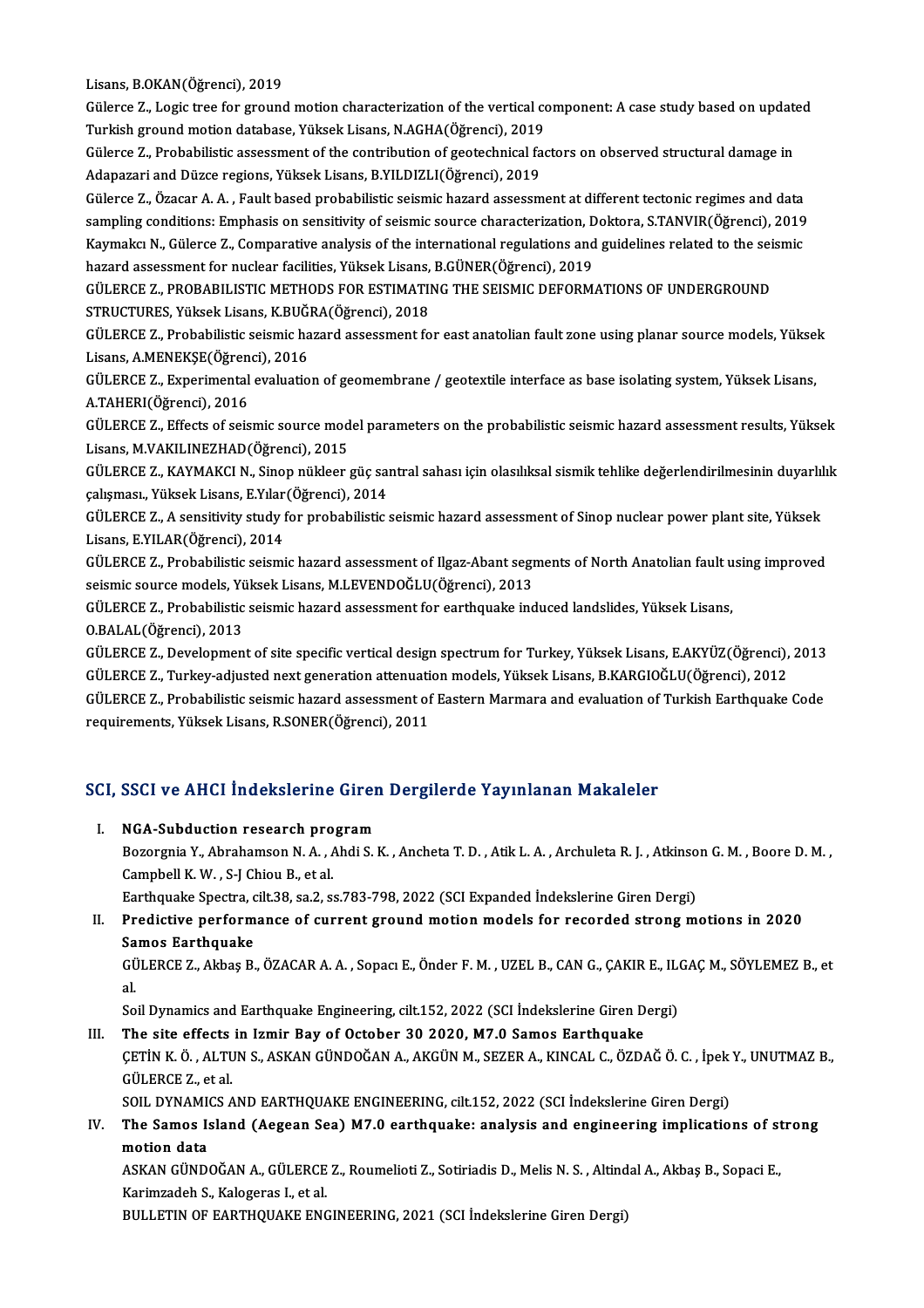V. Geotechnical aspects of reconnaissance findings after 2020 January 24th, M6.8 Sivrice–Elazig–<br>Turkey sarthaueks **Geotechnical aspect<br>Turkey earthquake<br>CETIN K Ö, GAKIR E** Geotechnical aspects of reconnaissance findings after 2020 January 24th, M6.8 Sivrice–Elazig–<br>Turkey earthquake<br>ÇETİN K. Ö. , ÇAKIR E., ILGAÇ M., CAN G., SÖYLEMEZ B., Elsaid A., Cuceoglu F., GÜLERCE Z., ASKAN GÜNDOĞAN A.,<br> Turkey earth<br>ÇETİN K. Ö. , Ç<br>Aydin S., et al.<br>Pulletin ef For ÇETİN K. Ö. , ÇAKIR E., ILGAÇ M., CAN G., SÖYLEMEZ B., Elsaid A., Cuceoglu F., GÜLERCE Z., ASKAN GI<br>Aydin S., et al.<br>Bulletin of Earthquake Engineering, cilt.19, sa.9, ss.3415-3459, 2021 (SCI İndekslerine Giren Dergi)<br>Faul Aydin S., et al.<br>Bulletin of Earthquake Engineering, cilt.19, sa.9, ss.3415-3459, 2021 (SCI İndekslerine Giren Dergi)<br>VI. Fault-based probabilistic seismic hazard assessment of the eastern Makran subduction and the Bulletin of Earthquake Engineering, cilt.19, sa.9, ss.3415-3459, 2021 (SCI İndekslerine Giren Dergi)<br>Fault-based probabilistic seismic hazard assessment of the eastern Makran subduction and<br>Chaman transform fault, Pakistan Fault-based probabilistic seismic<br>Chaman transform fault, Pakistan<br>Shah S. T. , ÖZACAR A. A. , GÜLERCE Z.<br>Journal of Asian Farth Ssianses, silt 20. Chaman transform fault, Pakistan: Emphasis on the source characte:<br>Shah S. T. , ÖZACAR A. A. , GÜLERCE Z.<br>Journal of Asian Earth Sciences, cilt.205, 2021 (SCI İndekslerine Giren Dergi)<br>Cround Motion Characterization for Ve Shah S. T. , ÖZACAR A. A. , GÜLERCE Z.<br>Journal of Asian Earth Sciences, cilt.205, 2021 (SCI İndekslerine Giren Dergi)<br>VII. Ground Motion Characterization for Vertical Ground Motions in Turkey—Part 2: Vertical Ground<br>Motion Journal of Asian Earth Sciences, cilt,205, 2021<br>Ground Motion Characterization for Ver<br>Motion Models and the Final Logic Tree<br>C<sup>ill EDCE 7</sup>, Alipour N, SANDIKKAVA M, A Ground Motion Characterization for V<br>Motion Models and the Final Logic Tre<br>GÜLERCE Z., Alipour N., SANDIKKAYA M. A.<br>Pure and Annlied Coophysics silt 177, 80 E Motion Models and the Final Logic Tree<br>GÜLERCE Z., Alipour N., SANDIKKAYA M. A.<br>Pure and Applied Geophysics, cilt.177, sa.5, ss.2105-2123, 2020 (SCI İndekslerine Giren Dergi) GÜLERCE Z., Alipour N., SANDIKKAYA M. A.<br>Pure and Applied Geophysics, cilt.177, sa.5, ss.2105-2123, 2020 (SCI İndekslerine Giren Dergi)<br>VIII. Ground Motion Characterization for Vertical Ground Motions in Turkey—Part 1: Pure and Applied<br>Ground Motion<br>Motion Models<br>Alinour N. SAND Ground Motion Characterization for Ve<br>Motion Models<br>Alipour N., SANDIKKAYA M. A. , GÜLERCE Z.<br>Pure and Annlied Coophysies, silt 177, sa 5, s Motion Models<br>Alipour N., SANDIKKAYA M. A. , GÜLERCE Z.<br>Pure and Applied Geophysics, cilt.177, sa.5, ss.2083-2104, 2020 (SCI İndekslerine Giren Dergi) Alipour N., SANDIKKAYA M. A. , GÜLERCE Z.<br>Pure and Applied Geophysics, cilt.177, sa.5, ss.2083-2104, 2020 (SCI İndekslerine Giren Dergi)<br>IX. Evaluation of the site amplification factors estimated by equivalent linear site Pure and Applied Geophysics, cilt.177, sa.5, ss.2083-2104, 2020 (SCI İndeks<br>Evaluation of the site amplification factors estimated by equivalen<br>using time series and random vibration theory based approaches<br>Stanke D. CÜLED Evaluation of the site amplification factorized.<br>Stanko D., GÜLERCE Z., Markusic S., Salic R.<br>SOU, DVNAMICS AND FARTHOUAKE ENCIN using time series and random vibration theory based approaches<br>Stanko D., GÜLERCE Z., Markusic S., Salic R.<br>SOIL DYNAMICS AND EARTHQUAKE ENGINEERING, cilt.117, ss.16-29, 2019 (SCI İndekslerine Giren Dergi)<br>Experimental eva Stanko D., GÜLERCE Z., Markusic S., Salic R.<br>SOIL DYNAMICS AND EARTHQUAKE ENGINEERING, cilt.117, ss.16-29, 2019 (SCI İndekslerine Giren<br>X. Experimental evaluation of geomembrane/geotextile interface as base isolating syste SOIL DYNAMICS AND EARTHQUAKE ENGINEERING<br>Experimental evaluation of geomembrane/ge<br>Kalpakci V., Bonab A. T. , ÖZKAN M. Y. , GÜLERCE Z.<br>CEOSVNTHETICS INTERNATIONAL , silt 25, ss 1, ss 1 Experimental evaluation of geomembrane/geotextile interface as base isolating sy<br>Kalpakci V., Bonab A. T. , ÖZKAN M. Y. , GÜLERCE Z.<br>GEOSYNTHETICS INTERNATIONAL, cilt.25, sa.1, ss.1-11, 2018 (SCI İndekslerine Giren Dergi)<br> Kalpakci V., Bonab A. T. , ÖZKAN M. Y. , GÜLERCE Z.<br>GEOSYNTHETICS INTERNATIONAL, cilt.25, sa.1, ss.1-11, 2018 (SCI İndekslerine Giren Dergi)<br>XI. Planar seismic source characterization models developed for probabilistic sei GEOSYNTHETICS INTERNA<br>Planar seismic source<br>assessment of Istanbul<br>CÜLEPCE 7. Souman K. B. Planar seismic source characterization mode<br>assessment of Istanbul<br>GÜLERCE Z., Soyman K. B. , Guner B., KAYMAKCI N.<br>MATURAL HAZARDS AND FARTH SYSTEM SCIENCE assessment of Istanbul<br>GÜLERCE Z., Soyman K. B. , Guner B., KAYMAKCI N.<br>NATURAL HAZARDS AND EARTH SYSTEM SCIENCES, cilt.17, sa.12, ss.2365-2381, 2017 (SCI İndekslerine Giren<br>Dergi) GÜLERCE Z., Soyman K. B., Guner B., KAYMAKCI N. NATURAL HAZARDS AND EARTH SYSTEM SCIENCES, cilt.17, sa.12, ss.2365-2381, 2017 (S<br>Dergi)<br>XII. BSHAP seismic source characterization models for the Western Balkan region<br>MUALIEVIC L ZUBANCIC B KUKA N. KALUDEROVIC N. KOCLB, M MİHALJEVİC J., ZUPANCİC P., KUKA N., KALUDEROVİC N., KOÇİ R., MARKUŠİC S., ŠALİC R., DUSHİ E., BEGU E., DUNİ<br>L., et al. **BSHAP<br>MİHALJ**<br>L., et al.<br>PIH I ET BULLETIN OF EARTHQUAKE ENGINEERING, cilt.15, sa.10, ss.3963-3985, 2017 (SCI İndekslerine Giren Dergi) L., et al.<br>BULLETIN OF EARTHQUAKE ENGINEERING, cilt.15, sa.10, ss.3963-3985, 2017 (SCI İndekslerine Giren Dergi)<br>XIII. Probabilistic Seismic-Hazard Assessment for East Anatolian Fault Zone Using Planar Fault Source<br>Med BULLET<br><mark>Probabi</mark><br>Models<br>CÜLEPCI Probabilistic Seismic-Hazard Assessment for East Anatolian Fault Z<br>Models<br>GÜLERCE Z., SHAH S. T. , MENEKŞE A., Ozacar A. A. , Kaymakci N., ÇETİN K. Ö.<br>BULLETIN OF THE SEISMOLOGICAL SOGIETY OF AMERICA .silt 197, 33 5, 33 3 Models<br>GÜLERCE Z., SHAH S. T. , MENEKŞE A., Ozacar A. A. , Kaymakci N., ÇETİN K. Ö.<br>BULLETIN OF THE SEISMOLOGICAL SOCIETY OF AMERICA, cilt.107, sa.5, ss.2353-2366, 2017 (SCI İndekslerine<br>Giren Dergi) GÜLERCE Z., SHAH S. T., MENEKSE A., Ozacar A. A., Kaymakci N., CETİN K. Ö. BULLETIN OF THE SEISMOLOGICAL SOCIETY OF AMERICA, cilt.107, sa.5, ss.2353-2366, 2017 (SCI İndekslerine<br>Giren Dergi)<br>XIV. Probabilistic seismic hazard assessment for sliding displacement of slopes: an application in Turkey<br> Giren Dergi)<br><mark>Probabilistic seismi</mark><br>GÜLERCE Z., BALAL O.<br>PULLETIN OF FAPTHO Probabilistic seismic hazard assessment for sliding displacement of slopes: an application in Tu<br>GÜLERCE Z., BALAL O.<br>BULLETIN OF EARTHQUAKE ENGINEERING, cilt.15, sa.7, ss.2737-2760, 2017 (SCI İndekslerine Giren Dergi)<br>Cro GÜLERCE Z., BALAL O.<br>BULLETIN OF EARTHQUAKE ENGINEERING, cilt.15, sa.7, ss.2737-2760, 2017 (SCI İndekslerine Giren Dergi)<br>XV. Ground Motion Prediction Equations for the Vertical Ground Motion Component Based on the NGA BULLETIN OF E<br>Ground Motio<br>W2 Database<br>CÜLEPCE 7 - KA Ground Motion Prediction Equations for the V<br>W2 Database<br>GÜLERCE Z., KAMAİ R., Abrahamson N. A. , Silva W. J.<br>FARTHOUAKE SPECTRA, silt 22, ss 2, ss 400,528, 201 W2 Database<br>GÜLERCE Z., KAMAİ R., Abrahamson N. A. , Silva W. J.<br>EARTHQUAKE SPECTRA, cilt.33, sa.2, ss.499-528, 2017 (SCI İndekslerine Giren Dergi)<br>PSHAR projest strong ground motion database and selestion of suitable gro GÜLERCE Z., KAMAİ R., Abrahamson N. A. , Silva W. J.<br>EARTHQUAKE SPECTRA, cilt.33, sa.2, ss.499-528, 2017 (SCI İndekslerine Giren Dergi)<br>XVI. BSHAP project strong ground motion database and selection of suitable ground moti EARTHQUAKE SPECTRA, cilt.33,<br>BSHAP project strong grour<br>the Western Balkan Region BSHAP project strong ground motion database and selection of suitable ground motion models for<br>the Western Balkan Region<br>SALİC R., SANDIKKAYA M. A. , MİLUTİNOVİC Z., GÜLERCE Z., DUNİ L., KOVACEVİC V., MARKUSİC S., MİHALJEV the Western Balkan Region<br>SALIC R., SANDIKKAYA M. A. , MIL<br>KUKA N., KALUDJEROVIC N., et al.<br>PULLETIN OF FARTHOUA*VE* ENC SALİC R., SANDIKKAYA M. A. , MİLUTİNOVİC Z., GÜLERCE Z., DUNİ L., KOVACEVİC V., MARKUSİC S., MİHALJEV<br>KUKA N., KALUDJEROVİC N., et al.<br>BULLETIN OF EARTHQUAKE ENGINEERING, cilt.15, sa.4, ss.1319-1343, 2017 (SCI İndekslerine KUKA N., KALUDJEROVIC N., et al.<br>BULLETIN OF EARTHQUAKE ENGINEERING, cilt.15, sa.4, ss.1319-1343, 2017 (SCI Indekslerine Giren Dergi)<br>XVII. Reply to "Comment to BSHAP project strong ground motion database and selection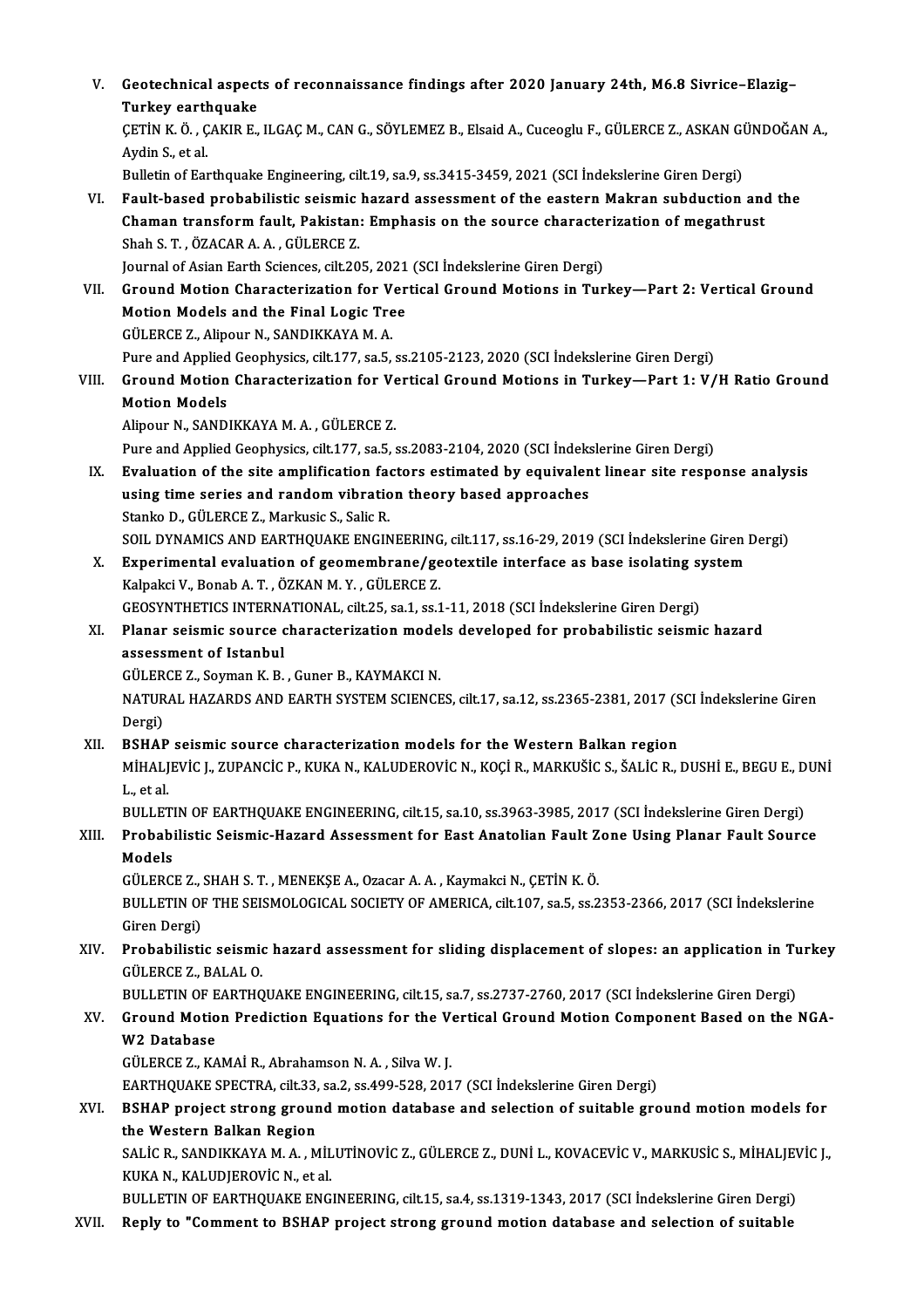ground motion models for the Western Balkan Region" by Carlo Cauzzi and Ezio Faccioli<br>SALIC R. SANDIKKANA A. ANU UTINOVIC 7. CÜLERCE 7. DUNU L. KOVACEVIC V. MARKUSIC S. Mİ ground motion models for the Western Balkan Region" by Carlo Cauzzi and Ezio Faccioli<br>SALİC R., SANDIKKAYA M. A. , MİLUTİNOVİC Z., GÜLERCE Z., DUNİ L., KOVACEVİC V., MARKUSİC S., MİHALJEVİC J.,<br>KUKA N. Kaludianavia N. et a **ground motion models for<br>SALIC R., SANDIKKAYA M. A. , I<br>KUKA N., Kaludjerovic N., et al.<br>PULLETIN OF FAPTHOUAKE E** SALİC R., SANDIKKAYA M. A. , MİLUTİNOVİC Z., GÜLERCE Z., DUNİ L., KOVACEVİC V., MARKUSİC S., MİHALJEV<br>KUKA N., Kaludjerovic N., et al.<br>BULLETIN OF EARTHQUAKE ENGINEERING, cilt.15, sa.4, ss.1349-1353, 2017 (SCI İndekslerine KUKA N., Kaludjerovic N., et al.<br>BULLETIN OF EARTHQUAKE ENGINEERING, cilt.15, sa.4, ss.1349-1353, 2017 (SCI İndekslerine Giren Dergi)<br>XVIII. An updated and unified earthquake catalogue for the Western Balkan Region BULLETIN OF EARTHQUAKE ENGINEERING, cilt.15, sa.4, ss.1349-1353, 2017 (SCI İndekslerine Giren Dergi)<br>An updated and unified earthquake catalogue for the Western Balkan Region<br>MARKUSİC S., GÜLERCE Z., KUKA N., DUNİ L., IVAN An updated and unif<br>MARKUSİC S., GÜLERC<br>S., KOVACEVİC S., et al.<br>PULLETIN OF FAPTHO MARKUSİC S., GÜLERCE Z., KUKA N., DUNİ L., IVANCİC I., RADOVANOVİC S., GLAVATOVİC B., MİLUTİNOVİC<br>S., KOVACEVİC S., et al.<br>BULLETIN OF EARTHQUAKE ENGINEERING, cilt.14, sa.2, ss.321-343, 2016 (SCI İndekslerine Giren Dergi)<br> S., KOVACEVIC S., et al.<br>BULLETIN OF EARTHQUAKE ENGINEERING, cilt.14, sa.2, ss.321-343, 2016 (SCI Ind<br>XIX. Turkey-Adjusted NGA-W1 Horizontal Ground Motion Prediction Models<br>CULERCE 7 - KARCIOČLU B. Abrahamson N.A. BULLETIN OF EARTHQUAKE ENGINEERING, cil<br>Turkey-Adjusted NGA-W1 Horizontal Gro<br>GÜLERCE Z., KARGIOĞLU B., Abrahamson N. A. Turkey-Adjusted NGA-W1 Horizontal Ground Motion Prediction Models<br>GÜLERCE Z., KARGIOĞLU B., Abrahamson N. A.<br>EARTHQUAKE SPECTRA, cilt.32, sa.1, ss.75-100, 2016 (SCI İndekslerine Giren Dergi)<br>Effect of Seismis Source Model GÜLERCE Z., KARGIOĞLU B., Abrahamson N. A.<br>EARTHQUAKE SPECTRA, cilt.32, sa.1, ss.75-100, 2016 (SCI İndekslerine Giren Dergi)<br>XX. Effect of Seismic Source Model Parameters on the Probabilistic Seismic-Hazard Assessment Resu EARTHQUAKE SPECTRA, cilt.32, sa.1, ss.75-100, 2016 (S<br>Effect of Seismic Source Model Parameters on the<br>A Case Study for the North Anatolian Fault Zone<br>Cuelerse 7, MARILINEZHAD M Effect of Seismic Source Mo<br>A Case Study for the North<br>Guelerce Z., VAKİLİNEZHAD M.<br>PULLETIN OF THE SEISMOLOC. A Case Study for the North Anatolian Fault Zone<br>Guelerce Z., VAKİLİNEZHAD M.<br>BULLETIN OF THE SEISMOLOGICAL SOCIETY OF AMERICA, cilt.105, sa.5, ss.2808-2822, 2015 (SCI İndekslerine<br>Ciron Dergi) Guelerce Z., V<br>BULLETIN OF<br>Giren Dergi)<br>Prehebilisti BULLETIN OF THE SEISMOLOGICAL SOCIETY OF AMERICA, cilt.105, sa.5, ss.28<br>Giren Dergi)<br>XXI. Probabilistic seismic hazard assessment of Eastern Marmara Region Giren Dergi)<br>XXI. Probabilistic seismic hazard assessment of Eastern Marmara Region<br>GÜLERCE Z., Ocak S. BULLETIN OF EARTHQUAKE ENGINEERING, cilt.11, sa.5, ss.1259-1277, 2013 (SCI İndekslerine Giren Dergi) GÜLERCE Z., Ocak S.<br>BULLETIN OF EARTHQUAKE ENGINEERING, cilt.11, sa.5, ss.1259-1277, 2013 (SCI İndekslerine Giren Dergi)<br>XXII. The NGA-W1 Vertical-to-Horizontal Spectral Acceleration Ratio Prediction Equations Adjusted **BULLET**<br>The NG<br>Turkey<br>CÜLEPC The NGA-W1 Vertica<br>Turkey<br>GÜLERCE Z., AKYÜZ E.<br>SEISMOLOCICAL BESE Turkey<br>GÜLERCE Z., AKYÜZ E.<br>SEISMOLOGICAL RESEARCH LETTERS, cilt.84, sa.4, ss.678-687, 2013 (SCI İndekslerine Giren Dergi)<br>Heing a narformange based eartbauake engineering (PBEE) annroash te estimate struct GÜLERCE Z., AKYÜZ E.<br>SEISMOLOGICAL RESEARCH LETTERS, cilt.84, sa.4, ss.678-687, 2013 (SCI İndekslerine Giren Dergi)<br>XXIII. Using a performance-based earthquake engineering (PBEE) approach to estimate structural<br>performance SEISMOLOGICAL RESEARCH LETTER:<br>Using a performance-based earth<br>performance targets for bridges<br>Cularce 7 Using a p<br>performa<br>Gulerce Z.<br>HANDROO performance targets for bridges<br>Gulerce Z.<br>HANDBOOK OF SEISMIC RISK ANALYSIS AND MANAGEMENT OF CIVIL INFRASTRUCTURE SYSTEMS, ss.536-560. 2013 (SCI İndekslerine Giren Dergi) HANDBOOK OF SEISMIC RISK ANALYSIS AND MANAGEMENT OF CIVIL INFRASTRUCTURE SYSTEMS, ss.536-560,<br>2013 (SCI İndekslerine Giren Dergi)<br>XXIV. Seismic demand models for probabilistic risk analysis of near fault vertical ground mo 2013 (SCI Indekslerine Giren<br>Seismic demand models fo<br>ordinary highway bridges<br>Culares 7 EPDUPAN E Kunn Seismic demand models for probabilistic risk analy<br>ordinary highway bridges<br>Gulerce Z., ERDURAN E., Kunnath S. K. , Abrahamson N. A.<br>EARTHOUAKE ENCINEERING & STRUGTURAL DYNAMICS ordinary highway bridges<br>Gulerce Z., ERDURAN E., Kunnath S. K. , Abrahamson N. A.<br>EARTHQUAKE ENGINEERING & STRUCTURAL DYNAMICS, cilt.41, sa.2, ss.159-175, 2012 (SCI İndekslerine Giren Gulerce<br>EARTH<br>Dergi)<br>Site Sr EARTHQUAKE ENGINEERING & STRUCTURAL DYNAMICS, cilt.41<br>Dergi)<br>XXV. Site-Specific Design Spectra for Vertical Ground Motion Dergi)<br>Site-Specific Design Spectra<br>GÜLERCE Z., Abrahamson N. A.<br>FARTHOUALE SPECTRA .sit 27. Site-Specific Design Spectra for Vertical Ground Motion<br>GÜLERCE Z., Abrahamson N. A.<br>EARTHQUAKE SPECTRA, cilt.27, sa.4, ss.1023-1047, 2011 (SCI İndekslerine Giren Dergi)<br>8 Mareh 2010 Elegia Kovengiler (Turkey), Farthauelse GÜLERCE Z., Abrahamson N. A.<br>EARTHQUAKE SPECTRA, cilt.27, sa.4, ss.1023-1047, 2011 (SCI İndekslerine Giren Dergi)<br>XXVI. 8 March 2010 Elazig-Kovancilar (Turkey) Earthquake: Observations on Ground Motions and<br>Building Damage EARTHQUAKE SPEC<br>8 March 2010 Ela<br>Building Damage<br>Akkar S. Aldomir A 8 March 2010 Elazig-Kovancilar (Turkey) Earthquake: Observations on Ground Motions and<br>Building Damage<br>Akkar S., Aldemir A., Askan A., Bakir S., Canbay E., Demirel I. O. , Erberik M. A. , Gülerce Z., Gulkan P., Kalkan E., Building Damage<br>Akkar S., Aldemir A., Askan A., Bakir S., Canbay E., Demirel I. O. , Erberik M. A. , Gülerce Z., Gulkan F<br>SEISMOLOGICAL RESEARCH LETTERS, cilt.82, sa.1, ss.42-58, 2011 (SCI İndekslerine Giren Dergi)<br>Vester SEISMOLOGICAL RESEARCH LETTERS, cilt.82, sa.1, ss.42-58, 2011 (SCI İndekslerine Giren Dergi)<br>XXVII. Vector-Valued Probabilistic Seismic Hazard Assessment for the Effects of Vertical Ground Motions SEISMOLOGICAL RESEARCH LETTERS, cilt.82, sa.1, s<br>Vector-Valued Probabilistic Seismic Hazard A<br>on the Seismic Response of Highway Bridges<br>C<sup>ill EDCE 7</sup>, Abrahamson N.A **Vector-Valued Probabilistic<br>on the Seismic Response of<br>GÜLERCE Z., Abrahamson N.A.**<br>EARTHOUA*VE* SPECTRA silt 26 GÜLERCE Z., Abrahamson N. A.<br>EARTHQUAKE SPECTRA, cilt.26, sa.4, ss.999-1016, 2010 (SCI İndekslerine Giren Dergi)

### Kitap & Kitap Bölümleri

I. Geotechnical Reconnaissance Findings y & Krap Bordmich<br>Geotechnical Reconnaissance Findings<br>ÇETİN K. Ö. , Ziotopoulou K., Mylonakis G., Klimis N., YILMAZ M. T. , GÜLERCE Z., CAN G., ILGAÇ M., ÇAKIR E.,<br>SÖVLEMEZ B. et al. Geotechnical Rec<br>ÇETİN K. Ö. , Ziotop<br>SÖYLEMEZ B., et al.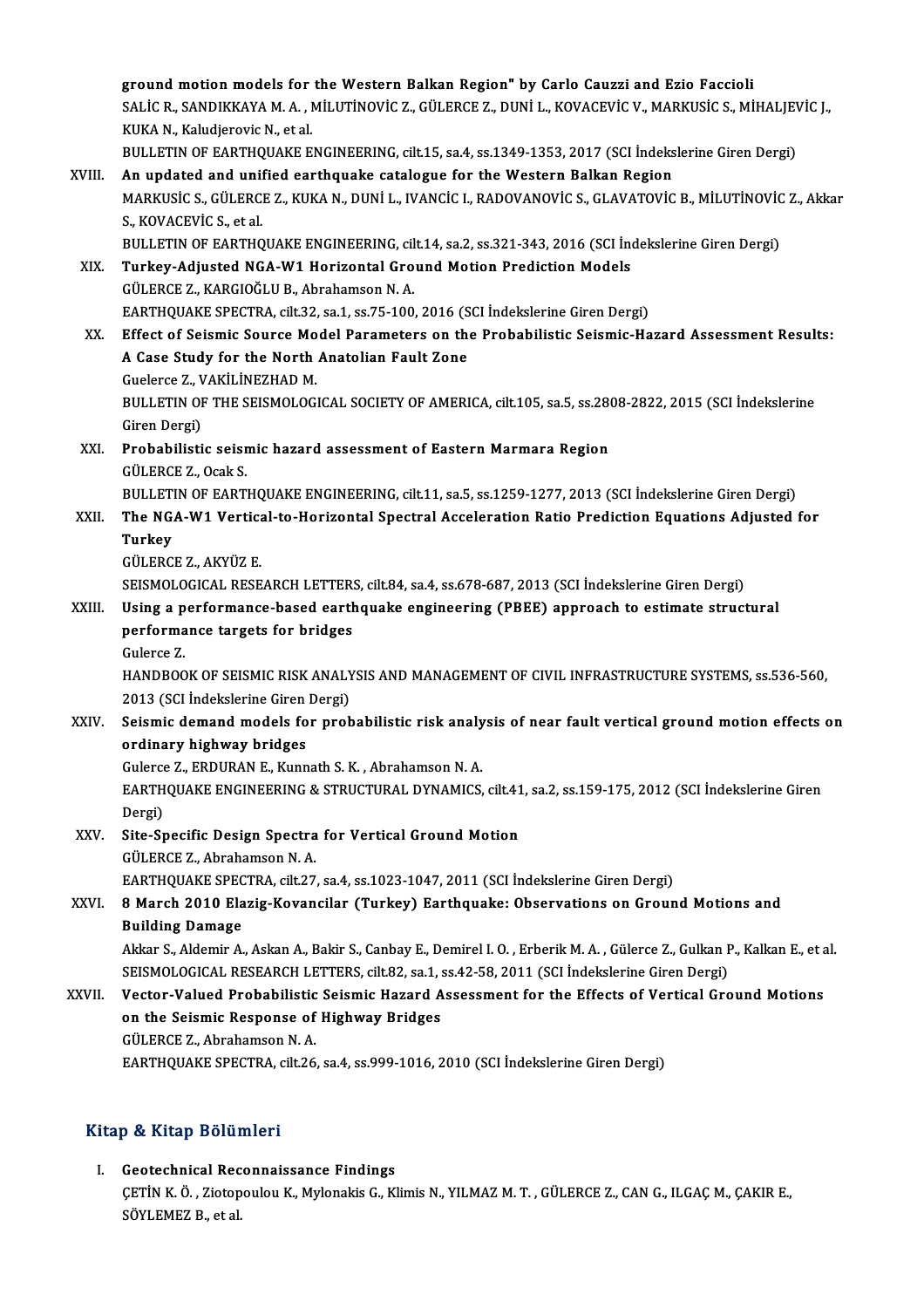Seismological and Engineering Effects of the M 7.0 Samos Island (Aegean Sea) Earthquake, K. Onder Cetin, George<br>Mylonakia, Anastasias Seytes, Jonathan B. Stewart, Editër, GEEB, se 170,224, 2020 Seismological and Engineering Effects of the M 7.0 Samos Island (Aegean Sea) Eart<br>Mylonakis, Anastasios Sextos, Jonathan P. Stewart, Editör, GEER, ss.179-224, 2020<br>Prehabilistia Seismia Harard Assessment of Seismiselly Ind Seismological and Engineering Effects of the M 7.0 Samos Island (Aegean Sea) Earthquake, K. Onder Cetin, George<br>Mylonakis, Anastasios Sextos, Jonathan P. Stewart, Editör, GEER, ss.179-224, 2020<br>II. Probabilistic Seismic Ha

- Mylonakis, Anastasios Sextos, Jonathan P. Stewart, Editör, GEER, ss.179-224, 2020<br>II. Probabilistic Seismic Hazard Assessment of Seismically Induced Landslide for Bakacak-Duzce Region<br>BALAL O., GÜLERCE Z. Probabilistic Seismic Hazard Assessment of Seismically Induced Landslide for Bakacak-Duzce Reg<br>BALAL O., GÜLERCE Z.<br>ENGINEERING GEOLOGY FOR SOCIETY AND TERRITORY VOL 2 LANDSLIDE PROCESSES, Lollino G, Giordani D,<br>Cresta CB BALAL O., GÜLERCE Z.<br>ENGINEERING GEOLOGY FOR SOCIETY AND TERRITORY VOL 2 LANDSLIDE PROCESSES, Lollino G, Giordani D,<br>Crosta GB, Corominas J, Azzam R, Wasowski J, Sciarra N, Editör, SPRINGER INT PUBLISHING AG, ss.681-684, 2 ENGINEERING GEOLOGY FOR SOCIETY AND TERRITORY VOL 2 LANDSLIDE PROCESSES, Lollino G, Giorda<br>Crosta GB, Corominas J, Azzam R, Wasowski J, Sciarra N, Editör, SPRINGER INT PUBLISHING AG, ss.681-68<br>III. Using a performance-base
- Crosta GB, Corominas J, Azzam R, Wa<br>Using a performance-based earth<br>performance targets for bridges<br>Cülerce 7 Using a <mark>p</mark><br>performa<br>Gülerce Z.<br>Handbook performance targets for bridges<br>Gülerce Z.<br>Handbook of Seismic Risk Analysis and Management of Civil Infrastructure Systems, S. Tesfamariam,K. Goda,<br>Editër Weedbeed Publishing Limited, Ovford, se 526,560,2012

Gülerce Z.<br>Handbook of Seismic Risk Analysis and Management of Civil Infra<br>Editör, Woodhead Publishing Limited , Oxford, ss.536-560, 2013

## Editör, Woodhead Publishing Limited , Oxford, ss.536-560, 2013<br>Hakemli Kongre / Sempozyum Bildiri Kitaplarında Yer Alan Yayınlar

- akemli Kongre / Sempozyum Bildiri Kitaplarında Yer Alan Yayınlar<br>I. Estimation Of High-Frequency Attenuation Parameter (Kappa) For Hard Rock Stations Of Turkish<br>Strong Metion Network Strong Motion Of High-Freq<br>Strong Motion Network<br>Almin A.Ö. CÜLERCE 7.Ö Strong Motion Network<br>Akgün A. Ö. , GÜLERCE Z., ÖZACAR A. A. , KORALAY O. E. Strong Motion Network<br>Akgün A. Ö. , GÜLERCE Z., ÖZACAR A. A. , KORALAY O. E.<br>European Geosciences Union General Assembly 2021, Viyana, Avusturya, 19 - 30 Nisan 2021<br>Fault besed BrebeblikitisSeismisHarard AssessmentsftbeMel
- II. Fault-basedProbabilisticSeismicHazardAssessmentoftheMakran<br>SubductionZoneandtheChamanTransformFaultinPakistan: European Geosciences Union General Assembly 2021, Viyana, Avu<br>Fault-basedProbabilisticSeismicHazardAssessmentoftheMa<br>SubductionZoneandtheChamanTransformFaultinPakistan:<br>EmphasisontheEffectsefSourseCharastorizationefMesathr Fault-basedProbabilisticSeismicHazardAssessmentoftheMakra<br>SubductionZoneandtheChamanTransformFaultinPakistan:<br>EmphasisontheEffectsofSourceCharacterizationofMegathrust<br>Shah S.T. ÖZACAR A.A. CÜLEPCE Z Shah S. T., ÖZACAR A. A., GÜLERCE Z.<br>EGU General Assembly 2019, 7 - 12 Nisan 2019 EmphasisontheEffectsofSourceCharacteriz<br>Shah S. T. , ÖZACAR A. A. , GÜLERCE Z.<br>EGU General Assembly 2019, 7 - 12 Nisan 2019<br>Preliminary ground motion model for sube
- Shah S. T. , ÖZACAR A. A. , GÜLERCE Z.<br>EGU General Assembly 2019, 7 12 Nisan 2019<br>III. Preliminary ground motion model for subduction earthquakes based on NGA-Sub Japan database<br>CÜLERCE Z. APRAHAMSON N.A. EGU General Assembly 2019, 7 - :<br>Preliminary ground motion m<br>GÜLERCE Z., ABRAHAMSON N. A. Preliminary ground motion model for subduction earthquakes base<br>GÜLERCE Z., ABRAHAMSON N. A.<br>11th National Conference in Earthquake Engineering, 24 - 28 Haziran 2018<br>Harmonined Seismis Hanard Mans for the Western Balkan Co GÜLERCE Z., ABRAHAMSON N. A.<br>11th National Conference in Earthquake Engineering, 24 - 28 Haziran 2018<br>IV. Harmonized Seismic Hazard Maps for the Western Balkan Countries
- 11th National Conference in Earthquake Engineering, 24 28 Haziran 2018<br>Harmonized Seismic Hazard Maps for the Western Balkan Countries<br>SALİC R., GÜLERCE Z., KUKA N., MARKUSİC S., MİHALJEVİC J., KOVACEVİC V., SANDIKKAYA M Harmonized Seismic H:<br>SALİC R., GÜLERCE Z., KU<br>DUNİ L., STANKO D., et al.<br>16th Euronean Conforenc SALİC R., GÜLERCE Z., KUKA N., MARKUSİC S., MİHALJEVİC J., KOVACEVİC V., SANDIKKAY<br>DUNİ L., STANKO D., et al.<br>16th European Conference on Earthquake Engineering (16ECEE), 18 - 21 Haziran 2018<br>Emninisal Prodistion Models fo

16th European Conference on Earthquake Engineering (16ECEE), 18 - 21 Haziran 2018

- DUNI L., STANKO D., et al.<br>16th European Conference on Earthquake Engineering (16ECEE), 18 21 Haziran 20<br>V. Empirical Prediction Models for the Seismic Response of Pile Foundations<br>UNUTMAZ B., GÜLERCE Z., SANDIKKAYA M. A 16th European Conference on Earthquake Engineering (16ECEE), 18 - 21 Haziran 2018 UNUTMAZ B., GÜLERCE Z., SANDIKKAYA M. A., TOKER N. K.<br>16th European Conference on Earthquake Engineering (16ECEE), 18 - 21 Haziran 2018<br>VI. Seismic demand models for estimating the pseudo-static factor of safety for slope
- 16th European Conference on Earthquake Engine<br>Seismic demand models for estimating the p<br>AKBAŞ B., GÜLERCE Z., KALPAKCI V., SÜZEN M. L.<br>16th European Conference on Earthquake Engine Seismic demand models for estimating the pseudo-static factor of safe<br>AKBAŞ B., GÜLERCE Z., KALPAKCI V., SÜZEN M. L.<br>16th European Conference on Earthquake Engineering, 18 - 21 Haziran 2018<br>Developing site specific vertice

AKBAŞ B., GÜLERCE Z., KALPAKCI V., SÜZEN M. L.<br>16th European Conference on Earthquake Engineering, 18 - 21 Haziran 2018<br>VII. Developing site-specific vertical ground motions for Turkey Part 1: using V/H ratio ground mo 16th Eur<br>Develop<br>models<br>Cüreper Developing site-specific vertical ground motion<br>models<br>GÜLERCE Z., SANDIKKAYA M. A. , AGHAALIPOUR N.<br>2nd Werksbop op Pest PSHANL2018, 14, 19 Mayre

models<br>GÜLERCE Z., SANDIKKAYA M. A. , AGHAALIPOUR N.<br>2nd Workshop on Best PSHANI 2018, 14 - 18 Mayıs 2018<br>GÖKOVA FAV ZONU İCİN DÜZI EMSEL SİSMİK KAYN

- GÜLERCE Z., SANDIKKAYA M. A., AGHAALIPOUR N.<br>2nd Workshop on Best PSHANI 2018, 14 18 Mayıs 2018<br>VIII. GÖKOVA FAY ZONU İÇİN DÜZLEMSEL SİSMİK KAYNAKMODELİ<br>CÜLERCE 7. KAYMAKCI N. KALAFAT D. TAYMAZ T. 2nd Workshop on Best PSHANI 2018, 14 - 18 Mayıs<br>GÖKOVA FAY ZONU İÇİN DÜZLEMSEL SİSMİK I<br>GÜLERCE Z., KAYMAKCI N., KALAFAT D., TAYMAZ T.<br>71 Hinelararacı Katılımlı Türkiye loolaji Kumultan. A 71.UluslararasıKatılımlıTürkiye JeolojiKurultayı,Ankara,Türkiye,23 -27Nisan2018, ss.87-88 GÜLERCE Z., KAYMAKCI N., KALAFAT D., TAYMAZ T.<br>71. Uluslararası Katılımlı Türkiye Jeoloji Kurultayı, Ankara, Türkiye, 23 - 27 Nisan 2018, ss.87-88<br>IX. Procedure for fault-based PSHA in complex tectonic regimes (eg West
	- 71. Uluslararası Katılımlı Türkiye ]<br>Procedure for fault-based PSI<br>activity rate characterization<br>Shah S.T. ÖZACAR A.A. CÜLER( Procedure for fault-based PSHA in<br>activity rate characterization<br>Shah S. T. , ÖZACAR A. A. , GÜLERCE Z.<br>European Coossionees Union Coneval activity rate characterization<br>Shah S. T. , ÖZACAR A. A. , GÜLERCE Z.<br>European Geosciences Union General Assembly 2018, 8 - 13 Nisan 2018
		-

X. Nga-subduction research program European Geosciences Union General Assembly 2018, 8 - 13 Nisan 2018<br>**Nga-subduction research program**<br>Bozorgnia Y., Kishida T., Abrahamson N. A. , Ahdi S. K. , Ancheta T. D. , Archuleta R. J. , Atkinson G., Boore D. M. ,<br>C Nga-subduction research p<br>Bozorgnia Y., Kishida T., Abrah<br>Campbell K. W. , Chiou B., et al.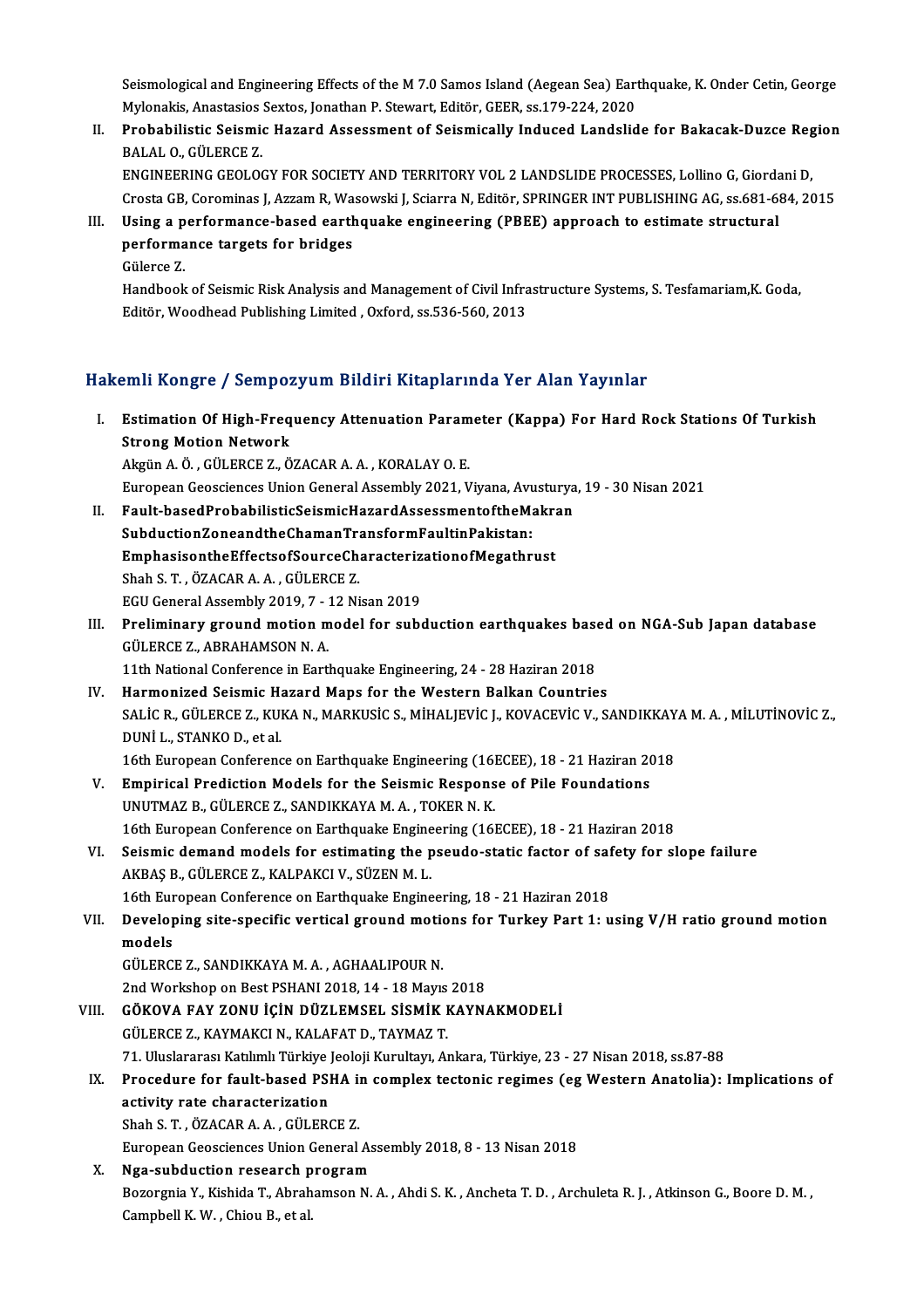11th National Conference on Earthquake Engineering 2018: Integrating Science, Engineering, and Policy, NCEE<br>2018. Colifornia, Amerika Birlesik Dovlatleri, 25 – 20 Heginen 2018, cilt 1, 20,448,454 2018, 11th National Conference on Earthquake Engineering 2018: Integrating Science, Eng<br>2018, California, Amerika Birleşik Devletleri, 25 - 29 Haziran 2018, cilt.1, ss.448-451<br>Use of Bogional Strong Cround Motion Detasets 11th National Conference on Earthquake Engineering 2018: Integrating Science, Engineering, and Policy, NCEE<br>2018, California, Amerika Birleşik Devletleri, 25 - 29 Haziran 2018, cilt.1, ss.448-451<br>XI. Use of Regional Strong

2018, California, Amerika Birleşik Devletleri, 25 - 29 Haziran 2018, cilt.1, ss.448-451<br>XI. Use of Regional Strong Ground Motion Datasets for Selecting and Weighing Ground Motion Models<br>for Probabilistic Seismic Hazard Ass for Probabilistic Seismic Hazard Assessment. for Probabilistic Seismic Hazard Assessment.<br>GÜLERCE Z.<br>The 37th International Workshop onSeismicity and Seismic Hazard Mitigation in theExtended Mediterranean<br>Region 4, .07.Arakk 2017

GÜLERCE Z.<br>The 37th International Wo:<br>Region, 4 - 07 Aralık 2017<br>Kuzey Anadelu Fey Hett Region, 4 - 07 Aralık 2017

XII. Kuzey Anadolu Fay Hattı Marmara Bölümü için Fay Bazlı Düzlemsel Sismik Kaynak Modeli ile Sismik<br>Tehlike Analizi Tehlike Analizi<br>SOYMAN K. B. , GÜNER B., GÜLERCE Z., KAYMAKCI N.<br>4. Uluslararası Deprem Mühendisliği ve Sismoloji Konferansı, 11 - 13 Ekim 2017<br>Türkiye Kuywetli Yer Hereketi Veri Tehenının Cenisletilmesi; Bir Ön Cel

SOYMAN K.B., GÜNER B., GÜLERCE Z., KAYMAKCI N.

XIII. Türkiye Kuvvetli Yer Hareketi Veri Tabanının Genişletilmesi: Bir Ön Çalışma<br>SANDIKKAYA M. A., AGHALİPOUR N., GÜLERCE Z. 4. Uluslararası Deprem Mühendisliği ve Sismoloji I<br><mark>Türkiye Kuvvetli Yer Hareketi Veri Tabanını</mark><br>SANDIKKAYA M. A. , AGHALİPOUR N., GÜLERCE Z.<br>4. Uluslararası Deprem Mühandisliği ve Sismoloji I Türkiye Kuvvetli Yer Hareketi Veri Tabanının Genişletilmesi: Bir Ön Çal<br>SANDIKKAYA M. A. , AGHALİPOUR N., GÜLERCE Z.<br>4. Uluslararası Deprem Mühendisliği ve Sismoloji Konferansı, 11 - 13 Ekim 2017<br>Preliminery Estimation of

### XIV. Preliminary Estimation of Kappa Parameter in Croatia 4. Uluslararası Deprem Mühendisliği ve Sismoloji Konf<br>Preliminary Estimation of Kappa Parameter in C<br>Stanko D., Markusic S., Ivancic I., Mario G., GÜLERCE Z.<br>2rd World Multidissiplinary Farth Ssianses Sympasium Preliminary Estimation of Kappa Parameter in Croatia<br>Stanko D., Markusic S., Ivancic I., Mario G., GÜLERCE Z.<br>3rd World Multidisciplinary Earth Sciences Symposium (WMESS), Prague, Çek Cumhuriyeti, 11 - 15 Eylül 2017,<br>silt Stanko<br>3rd Wo<br>cilt.95<br>Testin 3rd World Multidisciplinary Earth Sciences Symposium (WMESS), Prague, Çek Cumhuriyeti, 11 - 15<br>cilt.95<br>XV. Testing the Suitability of Global Ground Motion Models for the Western Balkan Region<br>Cilt EPCE 7, SALIC B, SANDIKKA

- cilt.95<br>Testing the Suitability of Global Ground Motion Mod<br>GÜLERCE Z., SALİC R., SANDIKKAYA M. A. , MİLUTİNOVİC Z.<br>SSA Annuel Mesting 19, 20 Nisan 2017 Testing the Suitability of Global Gro<br>GÜLERCE Z., SALİC R., SANDIKKAYA M. A<br>SSA Annual Meeting, 18 - 20 Nisan 2017<br>Salastian of Cround Mation Brodisti SSA Annual Meeting, 18 - 20 Nisan 2017
- GÜLERCE Z., SALIC R., SANDIKKAYA M. A. , MILUTINOVIC Z.<br>SSA Annual Meeting, 18 20 Nisan 2017<br>XVI. Selection of Ground Motion Prediction Equations for Probabilistic Seismic Hazard Assessments of<br>the Izmit Bay Bridge the Izmit Bay Bridge<br>Li Destri Nicosia G., GÜLERCE Z.<br>35th General Assembly of the European Seismological Commission, 5 - 09 Eylül 2016<br>Estimating the Liquefaction Belated Ceateshnical Hagards in Brobabilistic S

Li Destri Nicosia G., GÜLERCE Z.

### Li Destri Nicosia G., GÜLERCE Z.<br>35th General Assembly of the European Seismological Commission, 5 - 09 Eylül 2016<br>XVII. Estimating the Liquefaction Related Geotechnical Hazards in Probabilistic Seismic Hazard<br>Assessment E 35th General Assembly of the<br>Estimating the Liquefact<br>Assessment Framework<br>CÜLEPCE 7 - Vildrh P Estimating the Lique<br>Assessment Framev<br>GÜLERCE Z., Yıldızlı B.<br>1st International Conf Assessment Framework<br>GÜLERCE Z., Yıldızlı B.<br>1st International Conference on Natural Hazards & Infrastructure (ICONHIC 2016), 26 - 28 Haziran 2016<br>Modelling the Dunamia Beanones of Bile Foundations in Berformanes Besed Cos

GÜLERCE Z., Yıldızlı B.<br>1st International Conference on Natural Hazards & Infrastructure (ICONHIC 2016), 26 - 28 Haziran 20<br>2011. Modelling the Dynamic Response of Pile Foundations in Performance Based Geotechnical<br>5. Engi 1st International Conference<br>Modelling the Dynamic R<br>Engineering Framework<br>UNUTMAZ B. CÜLEDCE Z UNUTMAZ B., GÜLERCE Z.

1st InternationalConference onNaturalHazards&Infrastructure (ICONHIC2016),26 -28Haziran2016

UNUTMAZ B., GÜLERCE Z.<br>1st International Conference on Natural Hazards & Infrastructure (ICONHIC 2016), 26 - 28 Haziran 2016<br>XIX. Probabilistic Seismic Hazard Assessment for East Anatolian Fault Zone Using Planar Source Mo 1st International Conference on Natural Hazards & Infrastructure<br>Probabilistic Seismic Hazard Assessment for East Anatolia<br>GÜLERCE Z., Menekşe A., ÖZACAR A. A. , ÇETİN K. Ö. , Kaymakçı N.<br>2016 Annual Meeting of Seismologia Probabilistic Seismic Hazard Assessment for East Anatolian Fault Zor<br>GÜLERCE Z., Menekşe A., ÖZACAR A. A. , ÇETİN K. Ö. , Kaymakçı N.<br>2016 Annual Meeting of Seismological Society of America, 19 - 21 Nisan 2016<br>Estimating t

## GÜLERCE Z., Menekşe A., ÖZACAR A. A. , ÇETİN K. Ö. , Kaymakçı N.<br>2016 Annual Meeting of Seismological Society of America, 19 - 21 Nisan 2016<br>XX. Estimating the Earthquake Induced Landslide Hazard in Vector Valued Proba 2016 Annual Meeting of Seismological Society of America, 19 - 21 Nisan 2016<br>Estimating the Earthquake Induced Landslide Hazard in Vector Value<br>Assessment Framework<br>BALAL 0., GÜLERCE Z. Estimating the Earth<br>Assessment Framew<br>BALAL O., GÜLERCE Z.<br>Eth International Confe

6th International Conference on Earthquake Geotechnical Engineering (6th ICEGE), 1 - 04 Kasım 2015

### BALAL O., GÜLERCE Z.<br>6th International Conference on Earthquake Geotechnical Engineering (6th ICEGE), 1 - 04 Kasım 2015<br>XXI. Harmonization of the Seismic Hazard Maps of the Western Balkan Region Project Earthquake<br>Cata Catalogue and Strong Ground Motion Database Harmonization of the Seismic Hazard Maps of the Western 1<br>Catalogue and Strong Ground Motion Database<br>GÜLERCE Z., Salic R., Markusic S., Kovacevic V., Mihaljevic J., Kuka N.<br>26th International Werkshap of the Bedusing Fart GÜLERCE Z., Salic R., Markusic S., Kovacevic V., Mihaljevic J., Kuka N.

36th International Workshop of the Reducing Earthquake Losses in the Extended Mediterranean Region<br>programme (RELEMR), 26 - 29 Ekim 2015 36th International Workshop of the Reducing Earthquake Losses in the Extended Mediterranean Region<br>programme (RELEMR), 26 - 29 Ekim 2015<br>XXII. Kuzey Anadolu ve Doğu Anadolu Fay Zonu için Deprem Tekrarlanma Parametrelerinin

## programme (RELEMR), 26 - 29 Ekim 2015<br><mark>Kuzey Anadolu ve Doğu Anadolu Fay Zonu</mark><br>Güner B., Menekşe A., ÖZACAR A. A. , GÜLERCE Z.<br><sup>2.</sup> Türkiye Denrem Mühendieliği ve Sismeleji Ken Kuzey Anadolu ve Doğu Anadolu Fay Zonu için Deprem Tekrarlanma Paran<br>Güner B., Menekşe A., ÖZACAR A. A. , GÜLERCE Z.<br>3. Türkiye Deprem Mühendisliği ve Sismoloji Konferansı, Türkiye, 14 - 16 Ekim 2015<br>Vertisel GMBEs Besed e

### Güner B., Menekşe A., ÖZACAR A. A. , GÜLERCE Z.<br>3. Türkiye Deprem Mühendisliği ve Sismoloji Konferan<br>XXIII. Vertical GMPEs Based on the NGA W2 Database<br>CÜLERCE Z. Kamai B. Abrahamson N. A. Silva W. L 3. Türkiye Deprem Mühendisliği ve Sismoloji Konfer<br>Vertical GMPEs Based on the NGA W2 Databas<br>GÜLERCE Z., Kamai R., Abrahamson N. A. , Silva W. J.<br>2015 Annual Meeting of Seismological Seciety of Am Vertical GMPEs Based on the NGA W2 Database<br>GÜLERCE Z., Kamai R., Abrahamson N. A. , Silva W. J.<br>2015 Annual Meeting of Seismological Society of America, 21 - 23 Nisan 2015